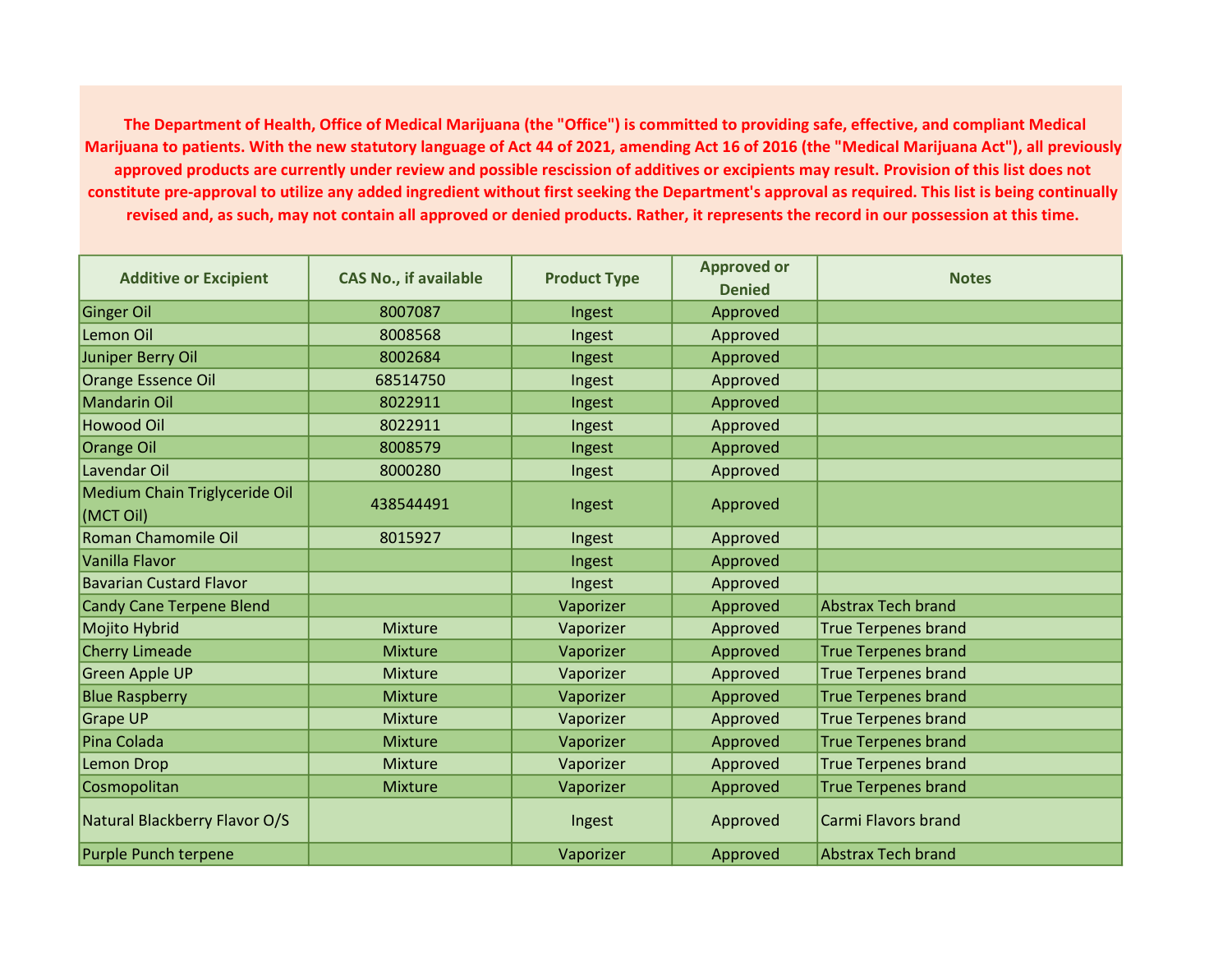| <b>SFV OG terpene</b>             |                                                   | Vaporizer      | Approved      | <b>Abstrax Tech brand</b>                                               |
|-----------------------------------|---------------------------------------------------|----------------|---------------|-------------------------------------------------------------------------|
| <b>Trainwreck terpene</b>         |                                                   | Vaporizer      | Approved      | <b>Abstrax Tech brand</b>                                               |
| Lemon Slushie terpene             |                                                   | Vaporizer      | Approved      | <b>Abstrax Tech brand</b>                                               |
| Super Lemon Haze terpene          |                                                   | Vaporizer      | Approved      | <b>Abstrax Tech brand</b>                                               |
| <b>Wedding Cake terpene</b>       |                                                   | Vaporizer      | Approved      | <b>Abstrax Tech brand</b>                                               |
| <b>Girl Scout Cookies terpene</b> |                                                   | Vaporizer      | Approved      | <b>Abstrax Tech brand</b>                                               |
| OG Kush terpene                   |                                                   | Vaporizer      | Approved      | <b>Abstrax Tech brand</b>                                               |
| Sour Diesel #9 terpene            |                                                   | Vaporizer      | Approved      | <b>Abstrax Tech brand</b>                                               |
| <b>Terp Temper</b>                |                                                   | Vaporizer      | Approved      | <b>Abstrax Tech brand</b>                                               |
| <b>Aloe Vera</b>                  |                                                   | <b>Topical</b> | <b>Denied</b> |                                                                         |
| <b>Tea Tree Oil</b>               |                                                   | <b>Topical</b> | <b>Denied</b> |                                                                         |
| <b>Bergamot Oil</b>               |                                                   | <b>Topical</b> | <b>Denied</b> |                                                                         |
| <b>Cedarwood Oil</b>              |                                                   | <b>Topical</b> | <b>Denied</b> |                                                                         |
| Cinnamon Oil                      | 8015916                                           | Ingest         | Approved      |                                                                         |
| Peppermint Oil                    | 8006904                                           | Ingest         | Approved      |                                                                         |
| Tefose 63                         | 9004-99-3/9/1031-31-1 (or<br>111-60-4); 9004-99-3 | <b>Topical</b> | Approved      | PEG 6-32 STEARATE/CLYCOL STEARATE<br>(Supplier Gattefosse and Jedwards) |
| <b>Pine Oil</b>                   | 8023992                                           | <b>Topical</b> | Approved      |                                                                         |
| Lemon Oil                         | 8008568                                           | <b>Topical</b> | Approved      |                                                                         |
| Spearmint Oil                     | 8008795                                           | <b>Topical</b> | Approved      |                                                                         |
| Shea Butter                       | 194043920                                         | <b>Topical</b> | Approved      |                                                                         |
| Synthetic Beeswax                 | UNII = 08MNR5YE2R                                 | <b>Topical</b> | Approved      | (no CAS listed)                                                         |
| Eucalyptus oil                    | 8000484                                           | <b>Topical</b> | Approved      | for trace amounts                                                       |
| <b>Food Grade MCT Oil</b>         | 73398615                                          | Ingest         | Approved      |                                                                         |
| <b>Food Grade MCT Oil</b>         | 73398615                                          | <b>Topical</b> | Approved      |                                                                         |
| Sunflower Lecithin                | 8002435                                           | Ingest         | Approved      |                                                                         |
| Sunflower Lecithin                | 8002435                                           | <b>Topical</b> | Approved      |                                                                         |
| Polyethylene Glycol (PEG) 1000    | 25322683                                          | Ingest         | Approved      | Suppositories                                                           |
| Olive Oil                         | 8001250                                           | <b>Topical</b> | Approved      |                                                                         |
| Ascorbic Acid                     | 50817                                             | <b>Topical</b> | Approved      |                                                                         |
| Clove Oil                         | 8000348                                           | <b>Topical</b> | Approved      |                                                                         |
| Lavender Oil                      | 8000280                                           | <b>Topical</b> | Approved      |                                                                         |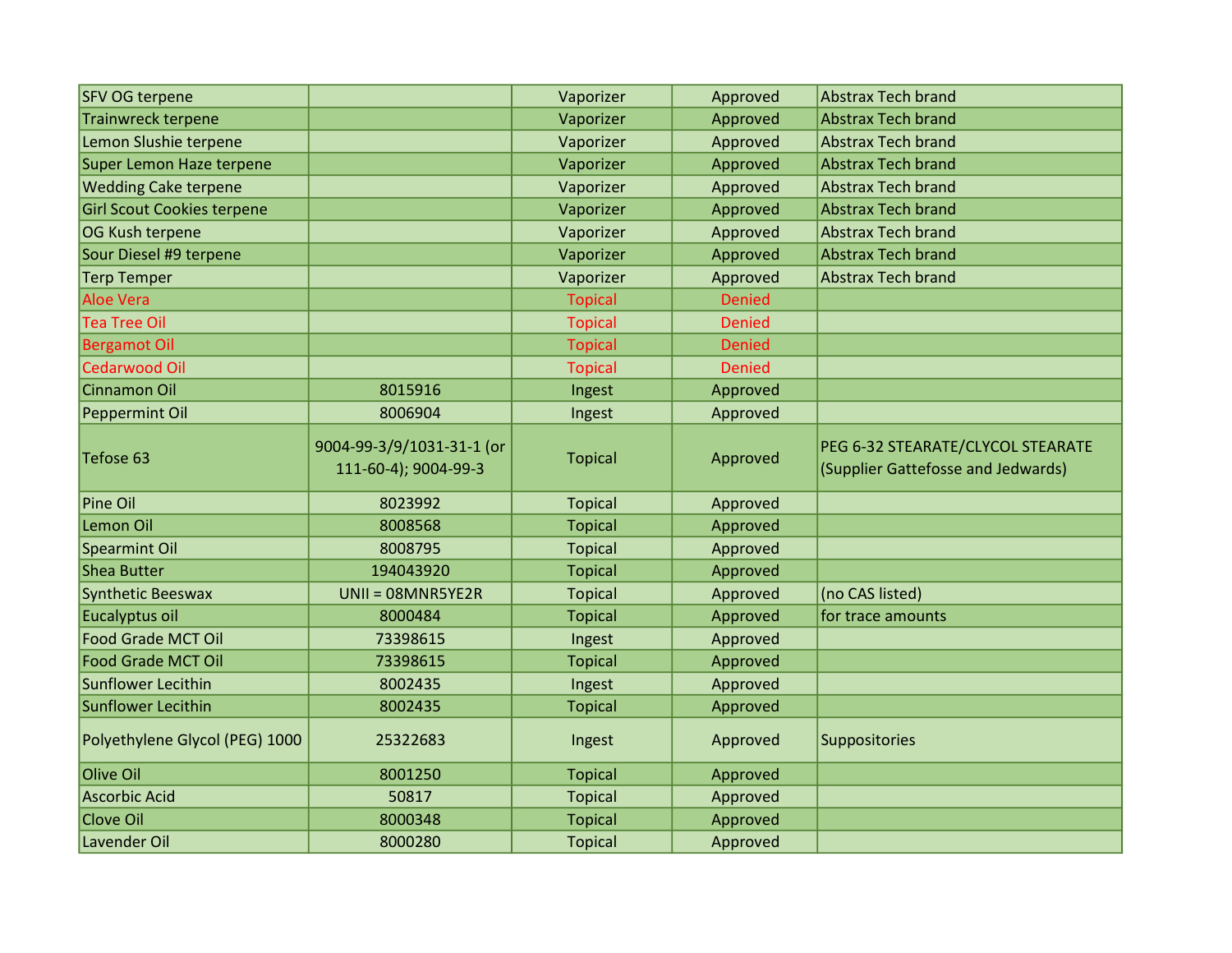| Avocado                                                |                | <b>Topical</b> | Approved |                                            |
|--------------------------------------------------------|----------------|----------------|----------|--------------------------------------------|
| Cocoa Butter                                           | 8002311        | <b>Topical</b> | Approved |                                            |
| <b>Fractionated Coconut</b>                            |                | <b>Topical</b> | Approved |                                            |
| Cannabis Derive Wax/Distillate                         |                | <b>Topical</b> | Approved | Active ingredient                          |
| <b>Deionized Water</b>                                 |                | <b>Topical</b> | Approved |                                            |
| <b>Propylene Glycol</b>                                |                | <b>Topical</b> | Approved | Preservative                               |
| Diazolidinyl Urea                                      |                | <b>Topical</b> | Approved | Preservative                               |
| Methylparaben                                          |                | <b>Topical</b> | Approved | Preservative                               |
| Propylparaben                                          |                | <b>Topical</b> | Approved | Preservative                               |
| Vegetable Glycerin                                     |                | Ingest         | Approved | For capsules                               |
| <b>Vitamin E TPGS</b>                                  |                | Ingest         | Approved | <b>Emulsifier/Bioavialability Enhancer</b> |
| <b>Adenosine Monophosphate</b><br><b>Disodium Salt</b> |                | Ingest         | Approved | <b>Bitter blocker</b>                      |
| Stevia                                                 |                | Ingest         | Approved | <b>Bitter blocker</b>                      |
| Potassium Sorbate                                      |                | Ingest         | Approved |                                            |
| Harlequin Strain terpene blend                         |                | Vaporizer      | Approved |                                            |
| <b>Blue Dream terpene</b>                              | Mixture        | Vaporizer      | Approved | Mr. Extractor brand                        |
| Thin Mint terpene                                      | Mixture        | Vaporizer      | Approved | Mr. Extractor brand                        |
| The Dog Pound OG terpene                               | Mixture        | Vaporizer      | Approved | Mr. Extractor brand                        |
| Sour Lemon terpene                                     | <b>Mixture</b> | Vaporizer      | Approved | Mr. Extractor brand                        |
| Cali Blood Orange terpene                              | <b>Mixture</b> | Vaporizer      | Approved | Mr. Extractor brand                        |
| <b>Blueberry Haze terpene</b>                          | <b>Mixture</b> | Vaporizer      | Approved | Mr. Extractor brand                        |
| Pineapple Voodoo terpene                               | Mixture        | Vaporizer      | Approved | Mr. Extractor brand                        |
| Bananabis terpene                                      | Mixture        | Vaporizer      | Approved | Mr. Extractor brand                        |
| Juicy Fruitz terpene                                   | Mixture        | Vaporizer      | Approved | Mr. Extractor brand                        |
| <b>Rainbow Sherbert terpene</b>                        | Mixture        | Vaporizer      | Approved | Mr. Extractor brand                        |
| Peppermint Oil                                         | 8006904        | <b>Topical</b> | Approved |                                            |
| Coconut Oil                                            | 8001318        | <b>Topical</b> | Approved |                                            |
| Camphor                                                | 76222          | <b>Topical</b> | Approved |                                            |
| Limonene                                               | 5989275        | <b>Topical</b> | Approved |                                            |
| <b>Almond Oil</b>                                      | 8007690        | <b>Topical</b> | Approved |                                            |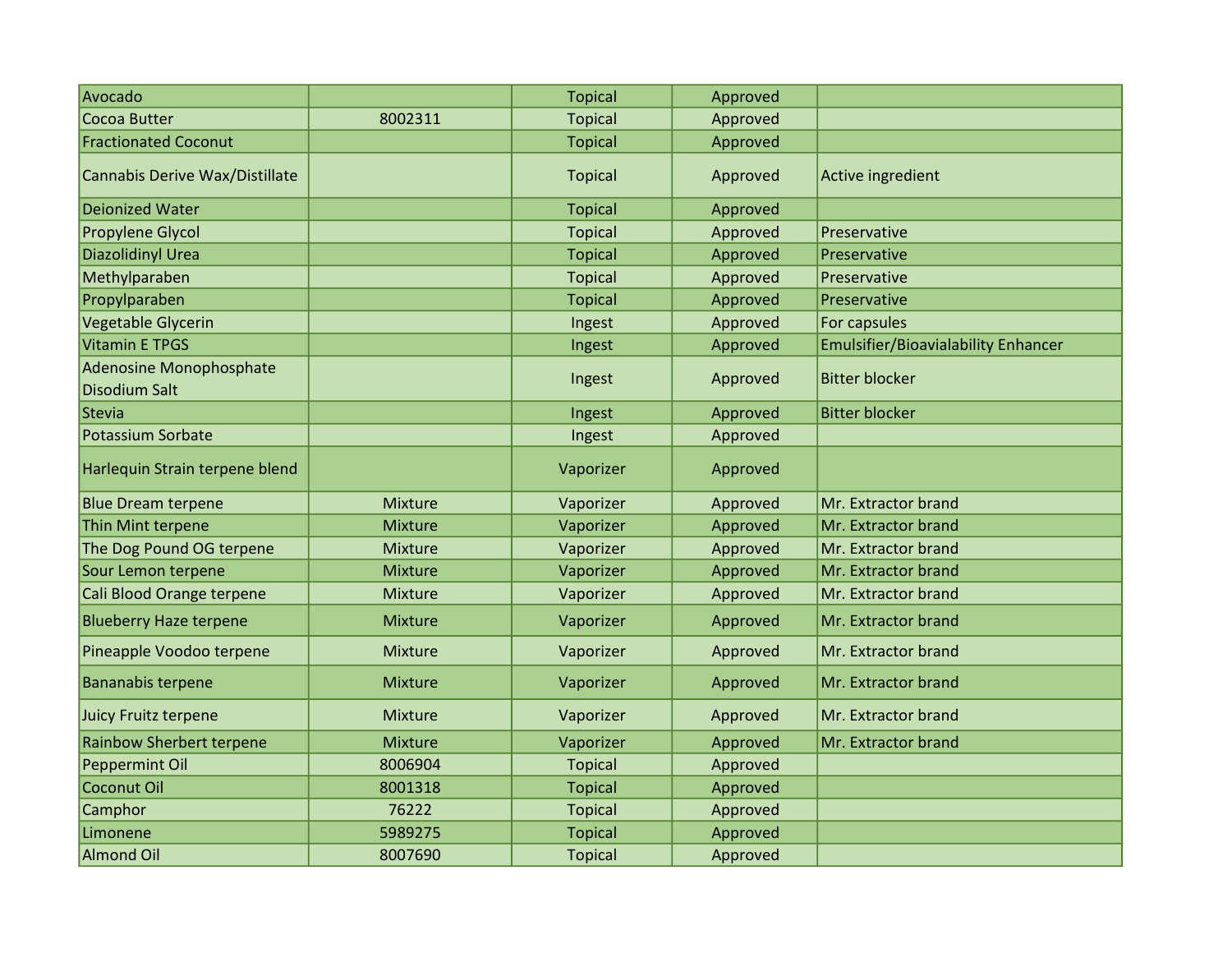| Candelilla Wax                    | 8006448              | <b>Topical</b> | Approved      |                              |
|-----------------------------------|----------------------|----------------|---------------|------------------------------|
| Lecithin, Soybean                 | 8030760              | <b>Topical</b> | Approved      |                              |
| Peppermint Oil                    | 8006904              | <b>Topical</b> | Approved      |                              |
| Cinnamon Oil                      | 8015916              | <b>Topical</b> | Approved      |                              |
| Medical Marijuana Oil             |                      | Ingest         | Approved      | Approved topically as well   |
| Cetearyl Alcohol/Ceteareth 20     | 67762-27-0; 68439496 | <b>Topical</b> | Approved      |                              |
| Glyceryl 1-Stearate               | 123944               | <b>Topical</b> | Approved      |                              |
| Paraffin                          | 8002742              | <b>Topical</b> | Approved      |                              |
| Phenoxyethanol                    | 122996               | <b>Topical</b> | Approved      |                              |
| Benzoic acid                      | 65850                | <b>Topical</b> | Approved      |                              |
| Oleic acid                        | 112801               | <b>Topical</b> | Approved      |                              |
| Dehydroacetic Acid                | 520456               | <b>Topical</b> | Approved      |                              |
| Alpha tocopherol, DL              | 10191410             | <b>Topical</b> | Approved      |                              |
| Niacinamide                       | 98920                | <b>Topical</b> | Approved      |                              |
| Lactic Acid, DL                   | 598823               | <b>Topical</b> | Approved      |                              |
| <b>Isopropyl Palmitate</b>        | 149216               | <b>Topical</b> | Approved      |                              |
| Vitamin E                         |                      | Ingest         | Approved      |                              |
| Vitamin A, C, & E Lotion          |                      | <b>Topical</b> | Approved      | Essentials by Catalina, Inc. |
| <b>Ultra-White Petrolatum</b>     |                      | <b>Topical</b> | Approved      |                              |
| Menthol                           |                      | <b>Topical</b> | Approved      |                              |
| Capsicum Extract                  |                      | <b>Topical</b> | Approved      |                              |
| Arnica Oil                        |                      | <b>Topical</b> | Approved      |                              |
| Ocean Breeze Oil                  |                      | <b>Topical</b> | Approved      |                              |
| <b>Rose Oil</b>                   |                      | <b>Topical</b> | Approved      |                              |
| Sandalwood Oil                    |                      | <b>Topical</b> | Approved      |                              |
| Chitosan                          |                      | Ingest         | Approved      | <b>Emulsion stabilizer</b>   |
| Postassium Sorbate                |                      | Ingest         | Approved      | Stabilizer                   |
| Grape Seed Oil                    |                      | <b>Topical</b> | Approved      |                              |
| <b>Green Tea</b>                  |                      | Ingest         | <b>Denied</b> |                              |
| Melatonin                         |                      | Ingest         | <b>Denied</b> |                              |
| Water                             |                      | <b>Topical</b> | Approved      |                              |
| <b>Medium Chain Triglycerides</b> | 438544491            | <b>Topical</b> | Approved      |                              |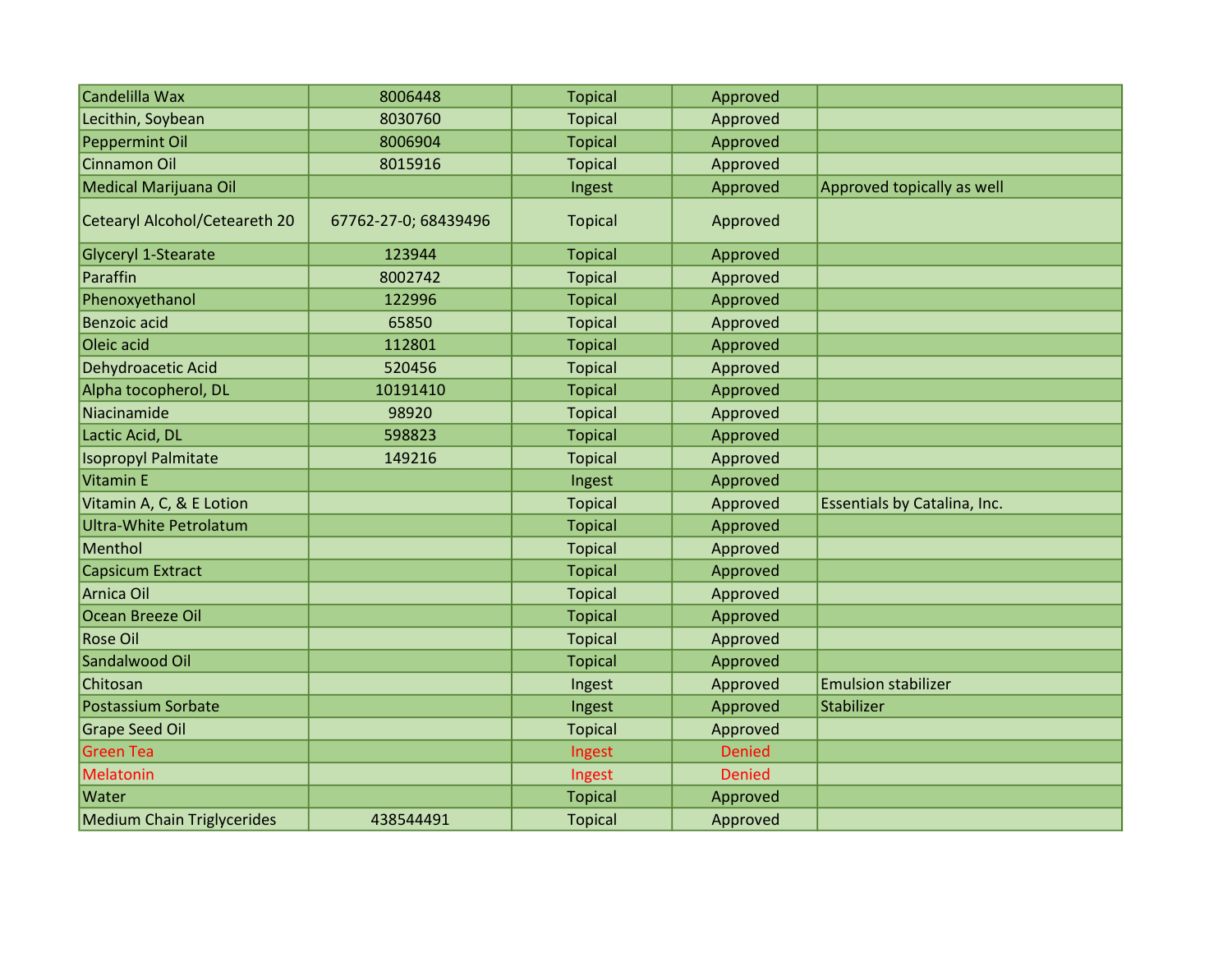| <b>Hydrogenated Soybean Lecithin</b> | 97281486       | <b>Topical</b> | Approved |  |
|--------------------------------------|----------------|----------------|----------|--|
| 1-Hexanol                            | 111-27-3       | Vaporizer      | Approved |  |
| 1-Octanol                            | 111-87-5       | Vaporizer      | Approved |  |
| 2-Heptanone                          | 110-43-0       | Vaporizer      | Approved |  |
| 3-Carene                             | 13466-78-9     | Vaporizer      | Approved |  |
| 4-Terpineol                          | 562-74-3       | Vaporizer      | Approved |  |
| Bisabolene                           | 495-62-5       | Vaporizer      | Approved |  |
| Borneol                              | 507-70-0       | Vaporizer      | Approved |  |
| Cadinene                             | 29350-73-0     | Vaporizer      | Approved |  |
| Camphene                             | 79-92-5        | Vaporizer      | Approved |  |
| Caryophyllene                        | 87-44-5        | Vaporizer      | Approved |  |
| Caryophyllene oxide                  | 1139-30-6      | Vaporizer      | Approved |  |
| cis-ß-Farnesene                      | 28973-97-9     | Vaporizer      | Approved |  |
| cis-β-Ocimene                        | 13877-91-3     | Vaporizer      | Approved |  |
| endo-Fenchol                         | 14575-74-7     | Vaporizer      | Approved |  |
| Guaiene                              | 88-84-6        | Vaporizer      | Approved |  |
| $\alpha$ -Terpineol                  | 98-55-5        | Vaporizer      | Approved |  |
| $\beta$ -Myrcene                     | 123-35-3       | Vaporizer      | Approved |  |
| $\beta$ -Pinene                      | 127-91-3       | Vaporizer      | Approved |  |
| γ-Terpinene                          | 99-85-4        | Vaporizer      | Approved |  |
| $\alpha$ -Bisabolol                  | 515-69-5       | Vaporizer      | Approved |  |
| $\alpha$ -Phellandrene               | 99-83-2        | Vaporizer      | Approved |  |
| $\alpha$ -Pinene                     | 80-56-8        | Vaporizer      | Approved |  |
| $\alpha$ -Terpinene                  | 99-86-5        | Vaporizer      | Approved |  |
| $\alpha$ -Terpineol                  | 98-55-5        | Vaporizer      | Approved |  |
| n-Octyl acetate                      | $112 - 14 - 1$ | Vaporizer      | Approved |  |
| p-Cymene                             | 99-87-6        | Vaporizer      | Approved |  |
| p-Cymenene                           | 1195-32-0      | Vaporizer      | Approved |  |
| n-Hexyl hexanoate                    | 6378-65-0      | Vaporizer      | Approved |  |
| Sabinene                             | 3387-41-5      | Vaporizer      | Approved |  |
| Terpinolene                          | 586-62-9       | Vaporizer      | Approved |  |
| Ylangene                             | 14912-44-8     | Vaporizer      | Approved |  |
| $\alpha$ -Bergamotene                | 13474-59-4     | Vaporizer      | Approved |  |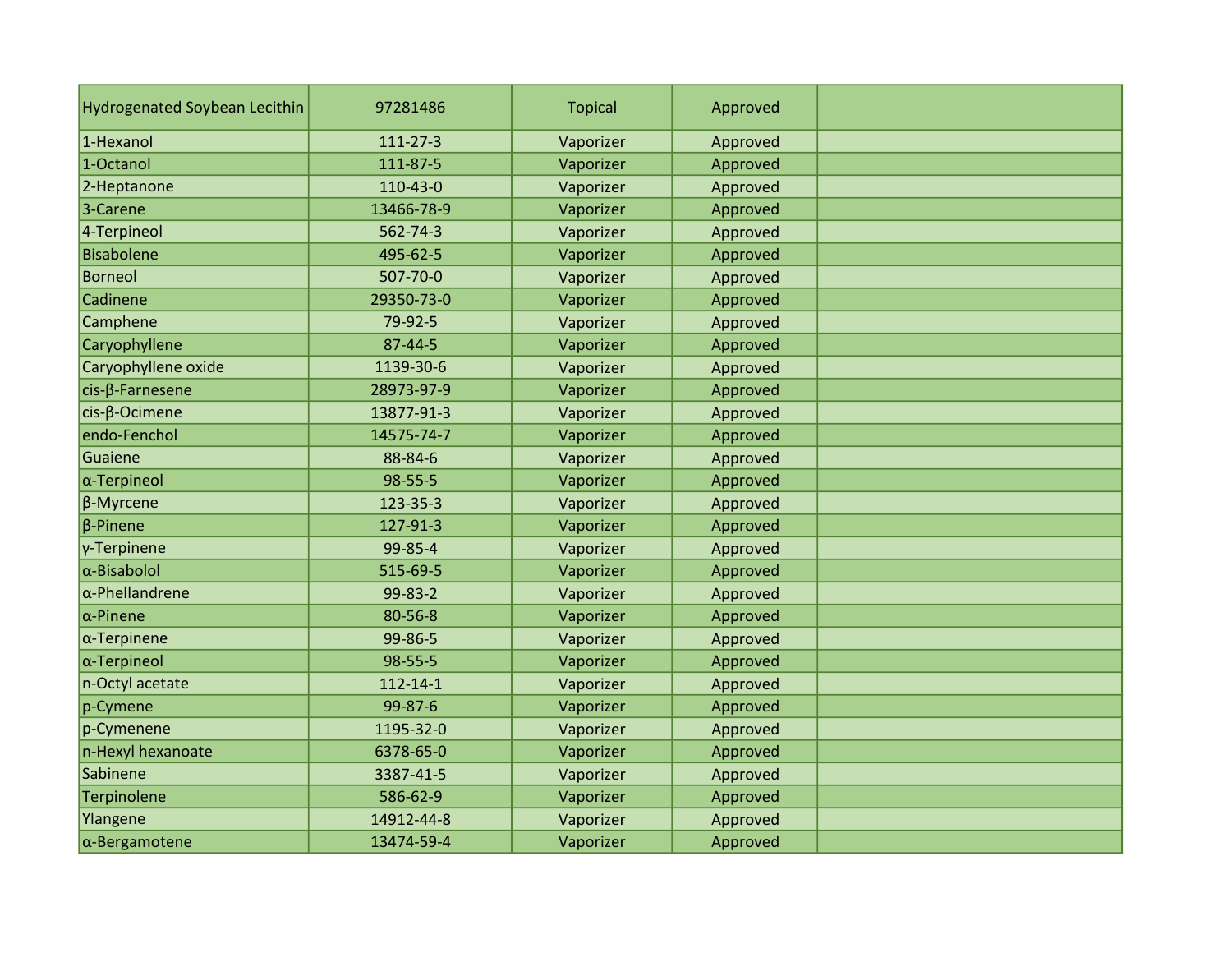| $\alpha$ -Bisabolol       | 515-69-5       | Vaporizer | Approved |  |
|---------------------------|----------------|-----------|----------|--|
| n-Hexyl n-butyrate        | 2639-63-6      | Vaporizer | Approved |  |
| n-Hexyl propionate        | 2445-76-3      | Vaporizer | Approved |  |
| Hexanal                   | $66 - 25 - 1$  | Vaporizer | Approved |  |
| Humulene                  | 6753-98-6      | Vaporizer | Approved |  |
| Isoamyl hexanoate         | 2349-07-7-     | Vaporizer | Approved |  |
| Linalool                  | 78-70-6        | Vaporizer | Approved |  |
| Linalool oxide            | 60047-17-8     | Vaporizer | Approved |  |
| Nerolidol                 | 7212-44-4      | Vaporizer | Approved |  |
| n-Hexyl acetate           | 142-92-7       | Vaporizer | Approved |  |
| 2-Methyl Butyraldehyde    | $96 - 17 - 3$  | Vaporizer | Approved |  |
| $\alpha$ -Thujene         | 2867-05-2-     | Vaporizer | Approved |  |
| Bergamotene               | 6895-56-3      | Vaporizer | Approved |  |
| Cedrene                   | 469-61-4       | Vaporizer | Approved |  |
| D-Camphor                 | 464-49-3       | Vaporizer | Approved |  |
| L-Menthol                 | 2216-51-5      | Vaporizer | Approved |  |
| Farnesene                 | 18794-84-8     | Vaporizer | Approved |  |
| Fenchone                  | 1195-79-5      | Vaporizer | Approved |  |
| <b>Fenchyl Alcohol</b>    | 1632-73-1      | Vaporizer | Approved |  |
| Geraniol                  | $106 - 24 - 1$ | Vaporizer | Approved |  |
| <b>Hexyl Caproate</b>     | 6378-65-0      | Vaporizer | Approved |  |
| Hops Essential Oil        | 8007-04-3-     | Vaporizer | Approved |  |
| Isoborneol                | 78-70-6        | Vaporizer | Approved |  |
| Isobutyraldehyde          | 78-84-2        | Vaporizer | Approved |  |
| Isopulegol                | 89-79-2        | Vaporizer | Approved |  |
| Longifolene               | 475-20-7       | Vaporizer | Approved |  |
| <b>Methyl Amyl Ketone</b> | 110-43-0       | Vaporizer | Approved |  |
| Octyl Alcohol             | 111-87-5       | Vaporizer | Approved |  |
| <b>Tagete Oil</b>         | 8016-84-0      | Vaporizer | Approved |  |
| <b>Terpineol</b>          | 8000-41-7      | Vaporizer | Approved |  |
| Valencene                 | 4630-07-3-     | Vaporizer | Approved |  |
| <b>Ylang Ylang Oil</b>    | 8006-81-3      | Vaporizer | Approved |  |
| <b>Ethyl Butyrate</b>     | 105-54-4       | Vaporizer | Approved |  |
| Ethyl Isobutyrate         | $97 - 62 - 1$  | Vaporizer | Approved |  |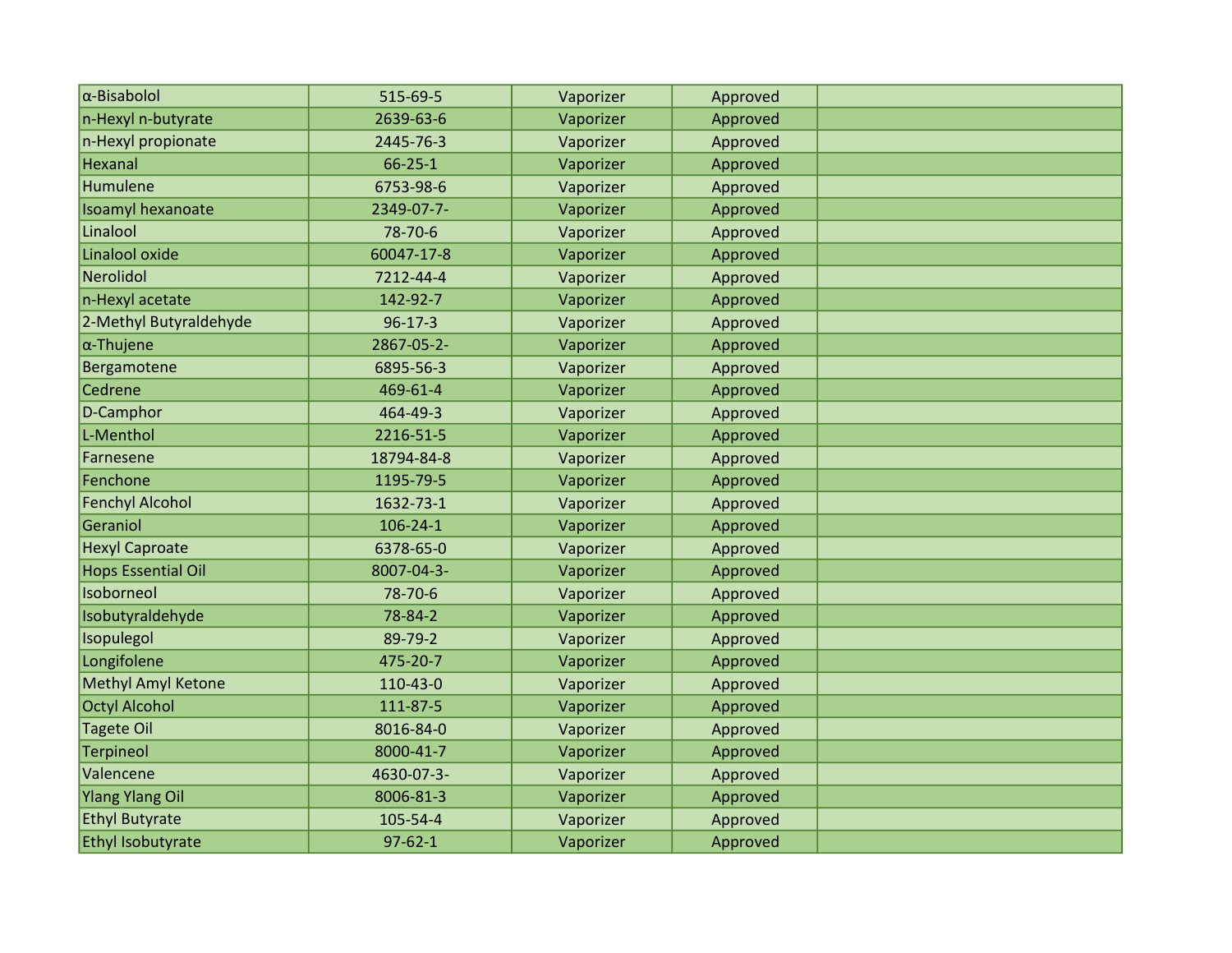| Isoborneol                        | 124-76-5                           | Vaporizer | Approved |                                 |
|-----------------------------------|------------------------------------|-----------|----------|---------------------------------|
| Citral                            | 5392-40-5                          | Vaporizer | Approved |                                 |
| Nerol                             | $106 - 25 - 2$                     | Vaporizer | Approved |                                 |
| 2-Ethylfuran                      | 3208-16-0                          | Vaporizer | Approved |                                 |
| Allo-Ocimene                      | 673-84-7                           | Vaporizer | Approved |                                 |
| <b>Ethyl hexanoate</b>            | 123-66-0                           | Vaporizer | Approved |                                 |
| Guaiol                            | 489-86-1                           | Vaporizer | Approved |                                 |
| Ethyl isovalerate                 | 108-64-5                           | Vaporizer | Approved |                                 |
| Sabinene hydrate                  | 546-79-2                           | Vaporizer | Approved |                                 |
| Cedrol                            | $77 - 53 - 2$                      | Vaporizer | Approved |                                 |
| Cis-3-Hexen-1-ol                  | 928-96-1                           | Vaporizer | Approved |                                 |
| Copaene                           | 3856-25-5                          | Vaporizer | Approved |                                 |
| Ethyl n-octanoate                 | $106 - 32 - 1$                     | Vaporizer | Approved |                                 |
| <b>Dimethyl Disulfide</b>         | 624-92-0                           | Vaporizer | Approved |                                 |
| 3-Hexen-1-ol                      | 544-12-7                           | Vaporizer | Approved |                                 |
| $\beta$ -Phellandrene             | 555-10-2                           | Vaporizer | Approved |                                 |
| Orange Oil Terpeneless            | 68606940                           | Vaporizer | Approved |                                 |
| Cannabinoid Distillate            |                                    | Ingest    | Approved |                                 |
| <b>REM35 Active Flavor Nat</b>    |                                    | Vaporizer | Approved | <b>Extract Consultants, LLC</b> |
| TP1002 Beta Pinene                |                                    | Vaporizer | Approved | <b>Extract Consultants, LLC</b> |
| TP1020 Beta Caryophyllene         |                                    | Vaporizer | Approved | <b>Extract Consultants, LLC</b> |
| TP1071 Camphene                   |                                    | Vaporizer | Approved | <b>Extract Consultants, LLC</b> |
| TP1174 Humulene, Alpha<br>Natural |                                    | Vaporizer | Approved | <b>Extract Consultants, LLC</b> |
| TP1186 Citral                     |                                    | Vaporizer | Approved | <b>Extract Consultants, LLC</b> |
|                                   |                                    |           |          |                                 |
| TPBL13 Peach Terpene Blend        |                                    | Vaporizer | Approved | <b>Extract Consultants, LLC</b> |
| <b>TPBL19 Mentholated Oil</b>     |                                    | Vaporizer | Approved | <b>Extract Consultants, LLC</b> |
| <b>THC Distillate</b>             |                                    | Vaporizer | Approved |                                 |
| <b>CDCA Oil</b>                   |                                    | Vaporizer | Approved |                                 |
| <b>Troche Base</b>                | 112962-008; 2593228; 77-<br>$92-9$ | Ingest    | Approved | Sugar Free                      |
| <b>Terpene Resin</b>              | 9003-74-1                          | Vaporizer | Approved |                                 |
| Cannabis extract                  |                                    | Ingest    | Approved |                                 |